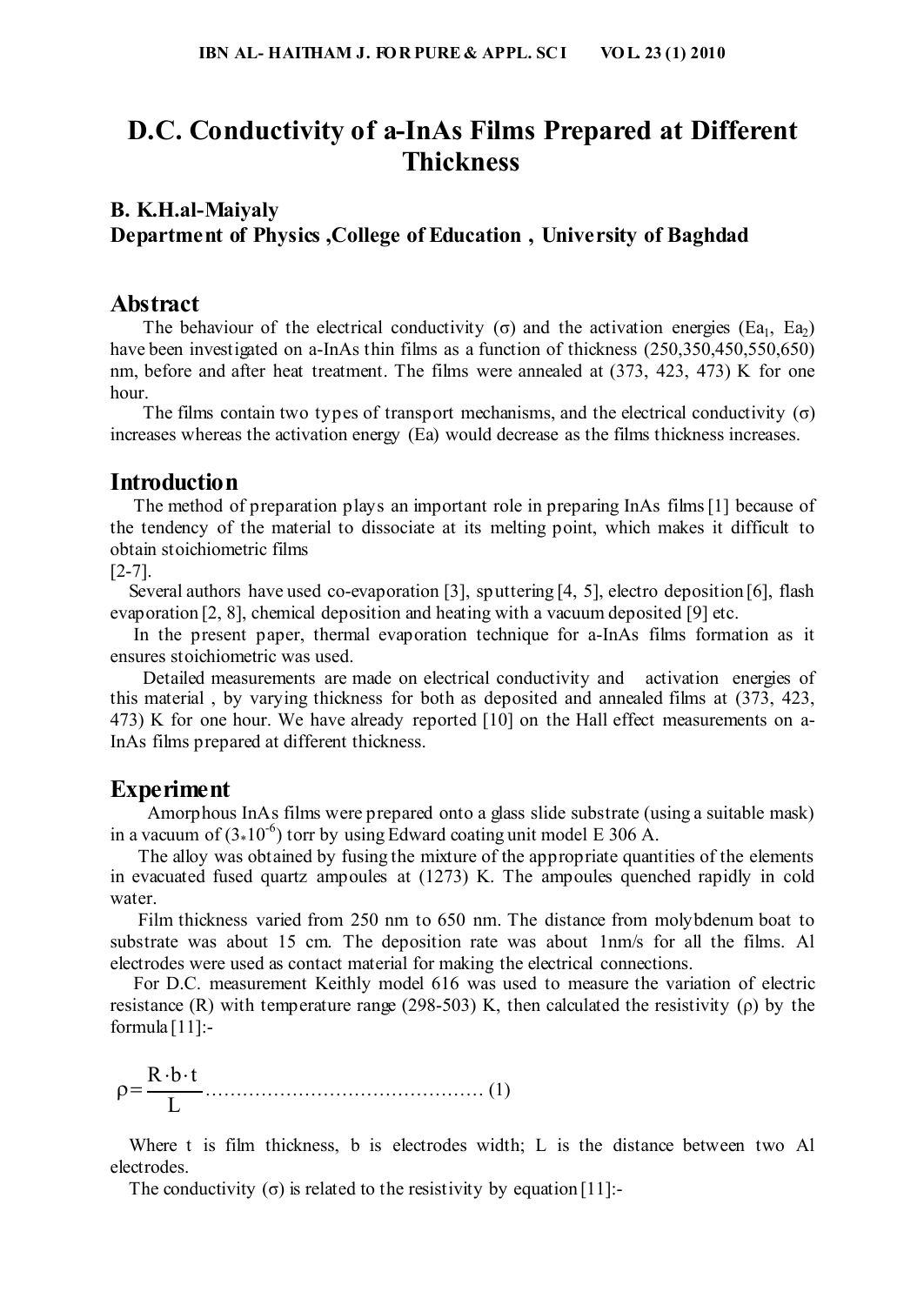$\sigma_{\rm dc} = \frac{1}{\rho}$ 1 c.d ………………………………………… (2)

#### **Results and Discussion**

Fig.1 shows the lno of a- InAs film versus  $10<sup>3</sup>/T$  results obtained for different thickness on a various samples for as-deposited films. This figure also shows two mechanisms for electrical conductivity at lower and higher temperatures with two values of activation energy  $(Ea_1, Ea_2)$  for all films, which means that there is two mechanism of transport, at a higher temperature range (383-503) K the conduction mechanism of this stage is due to carriers excited into extended states beyond the mobility edge .Atother range of temperature (298- 383) K the conduction mechanism due to carriers excited into the localized states at the edge of the bands and hopping.

Fig. 2 (a, b) shows the variation of the electrical conductivity (σ) of an InAs film, as a function of thickness and annealing temperature.

 In conclusion, it is seen that the films with lower thickness had lower conductivities than those with higher thickness. We should point out that the electrical conductivity  $(\sigma)$  increased dramatically with increasing (t) and reached the maximum value  $(1.6 * 10^{-3})$  ohm<sup>-1</sup> cm<sup>-1</sup> at  $t=650$  nm for film Ta=298 K.

The increasing trend in  $\sigma$  upon increasing thickness is due to the decreasing scattering at grain boundaries in thicker films [12]. We believe that the increase in film thickness (t) decreases the trapping centers of charge carriers, this is, perhaps, duo of the decreases of the grain boundary scattering, moreover it yields more packing density, this result is in an agreement with Sharma and Reddy [2], who prepared InAs films by the different method and different deposition parameters.

Fig.3 (a, b) shows the activation energies (Ea<sub>1</sub>, Ea<sub>2</sub>) of an InAs film, as a function of thickness for different films, before and after heat treatment. It is clear from these figures that both Ea<sub>1</sub> and Ea<sub>2</sub> decrease with increasing thickness (t).

It is clear from figures (2, 3) that  $\sigma$  decreases after heat treatment, while the activation energies showed opposite trend for all films prepared because of the decreased number of carriers available for transport, this behaviour can be attributed to the decrease of the density of states in the gap, the reduce of the dangling bonds, and defects like vacancy sites in the films structure with the increasing Ta.

#### **Conclusions**

 The electrical conductivity and activation energies of thin a-InAs films, prepared by thermal evaporation, are seen to be dependent on the film thickness.

 The electrical conductivity shows an increasing behaviour with an increasing thickness before and after heat treatment, whereas the activation energies decrease as the thickness increases.

 The films contain two types of transport mechanisms, and the electrical conductivity decreases with the increasing Ta while the activation energies decrease.

### **References**

- 1- Sharma, A.K. and Reddy, P.J., (1984), Appl.phys.A, 34: 69-71.
- 2- Sharma, A.K., (1984), Czech.J.Phys.B, 34(7): 705-711.
- 3- Howson, R.P.and Malina, V., (1970), J.Phys.D. 3: 854-861 .
- 4- Jha, K.N.and Korgaonkar, A.V., (1972), Thin Solid films, 9:133-139.
- 5- Szczyrbowski, J.; Czapla, A.and Jachimowski ,M., (1977) Thin Solid films, 42: 193-198.
- 6- Valentin, M.; Benedetto, B. and Luisa, P. (2004), Journal of alloys and compounds, 366  $(1):152-160.$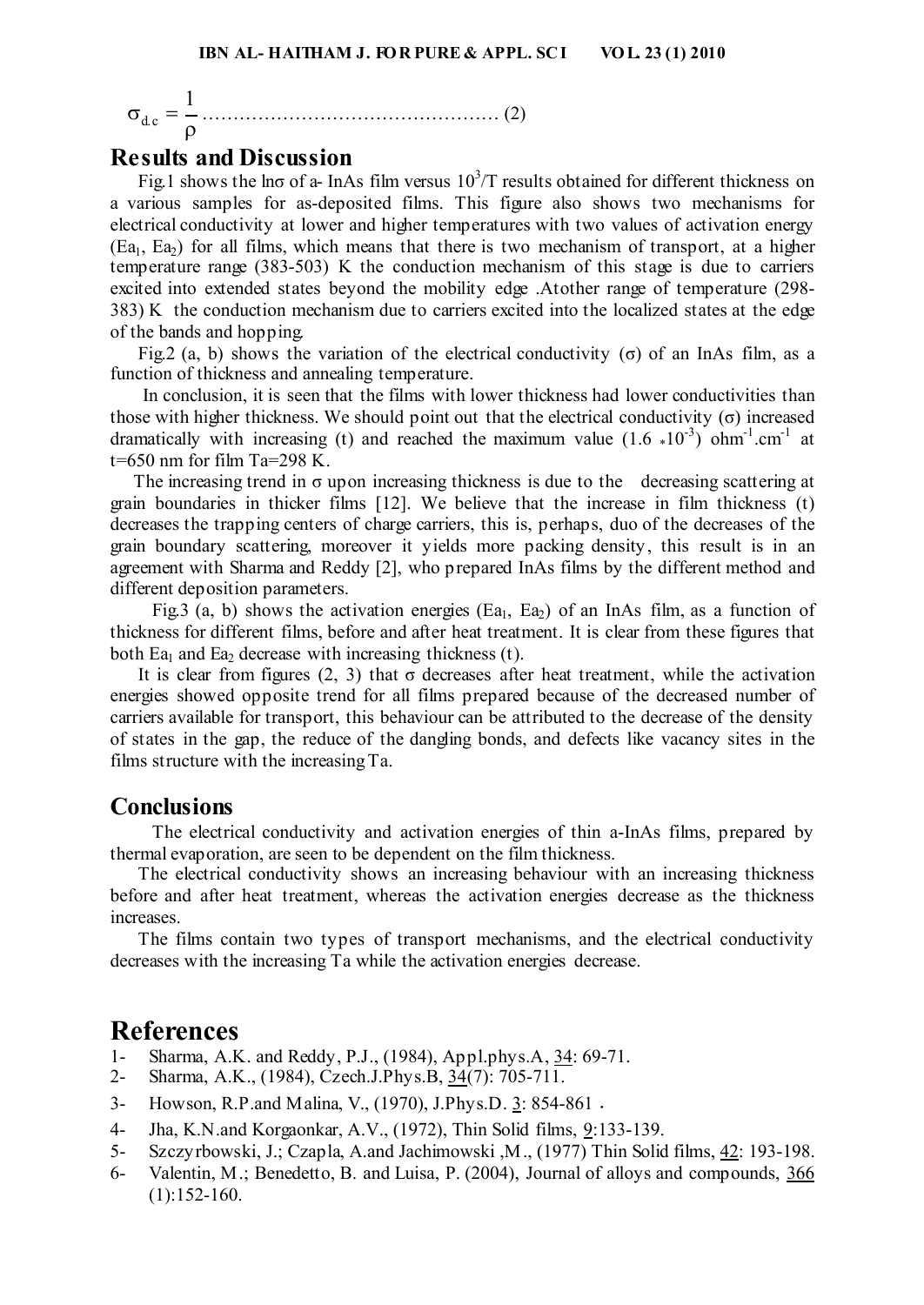#### **IBN AL- HAITHAM J. FOR PURE & APPL. SCI VOL. 23 (1) 2010**

- 7- Myers, H. P. (1997) Introductory Solid State Physics, Second edition, Chalmers University of Technology, Sweden.
- 8- Sharma, A.K.and Reddy, P.J. (2006), Physica Status Solidi (a), 61(1):295-299.
- 9- Botha, L.; Shamba, P.and Botha, J.R., (2006), Semicond.Sci.Technol., 21: 450-461.
- 10- Al-Maiyaly, B.K.H.,(2000), J.ofCol.ofEducation",AL-Mustansiriyah University, 2:15-20.
- 11- William, D. Callister, (2003), Materials Science and Engineering, an Introduction,  $6<sup>th</sup>$ edition, John Wiley & Sons, Inc.
- 12- Sharma, A.K. and Reddy, P.J., (1983), "Phys.Stat.Sol.(a)", 78(1):K27.



**Fig.(1): Electrical conductivity behaviour as a function of temperature for a-InAs thin films as-deposited at different thicknesses.** 



 **Fig.(2): Electrical conductivity of a-InAs thin films as a function of:-** 

**(a) thickness at different annealing temperature.** 

**(b) annealing temperature formed at different thicknesses.**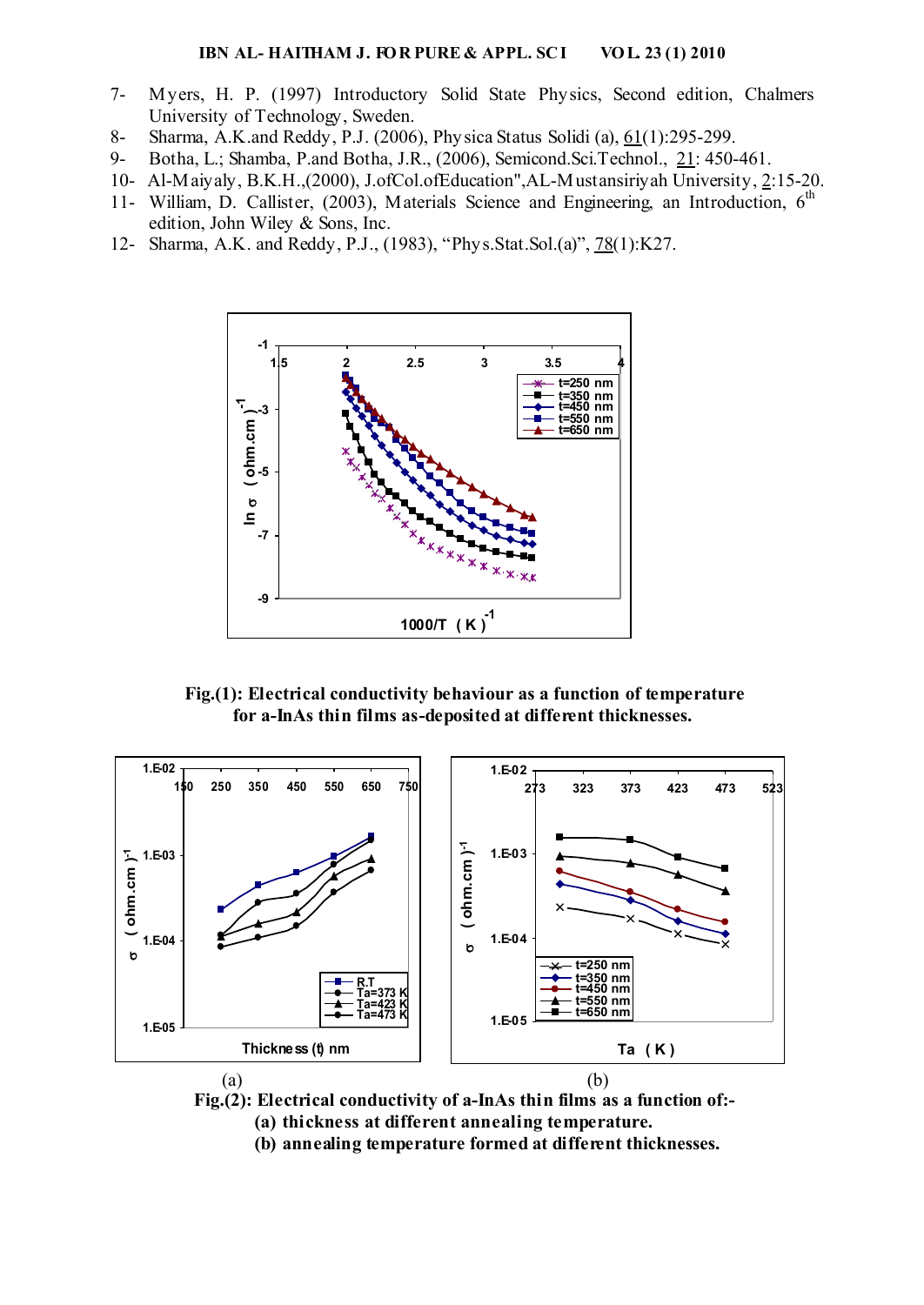

**Fig.(3):Activation energies versus thickness of a-InAs thin films at different annealing temperatures**